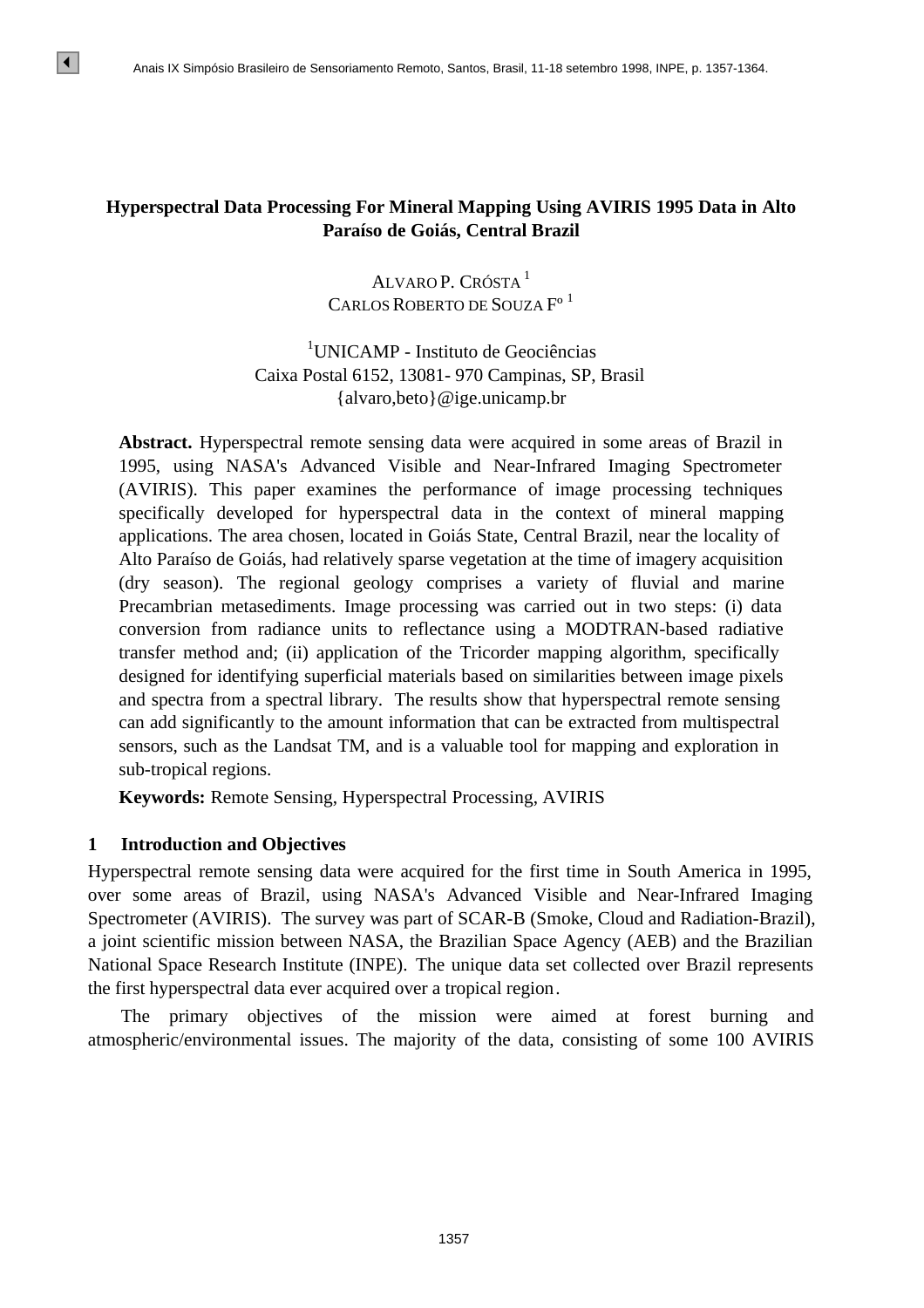flight lines, were acquired over forested areas in Northern Brazil (states of Goiás, Mato Grosso, Mato Grosso do Sul, Rondonia, and Tocantins) at the peak of the burning season. Clouds and/or smoke dominate the imagery, preventing the use of most of these data for land/surface applications. However, a few scenes, acquired mostly for calibration purposes, do not contain cloud and smoke. One of these smoke-free scenes is focused on this paper.

The objective of the study is to examine the potential of AVIRIS data for identifying geologic materials in a tropical region, considering the constraints imposed by weathering, soil and vegetation coverage, and also for mapping vegetation types. The area chosen does not contain genuine mineral exploration targets (e.g., hydrothermal alteration minerals associated with precious metal deposits), since SCAR-B data requests were restricted to the mission's specific objectives (smoke and cloud detection). The images were therefore used for assessing the ability of AVIRIS data to map different mineral assemblages that occur in soils and rocks, association with the lithologic units of a poorly geologically known region in Brazil.

### **2 Physiography and Geology of Alto Paraíso de Goiás**

The region of Alto Paraíso de Goiás is located in Goiás State, between 47º30'- 47º40' W and 14º00'- 14º15' S. The area had relatively sparse vegetation at the time of imagery acquisition (August 1995), coinciding with the peak of the dry season. The dominant vegetation type is the "cerrado" (savanna-type vegetation, typical of Central Brazil). The presence of dry vegetation (grass, shrubs and short trees) at this time of the year contributes to lower considerably the amount of electromagnetic energy reflected from underlying bedrock and soils, thus resulting in a great amount of mixed pixels.

Alto Paraíso is located in the outer portion of the Brasília Folded Belt, a major tectonic unit formed lately during the Brasiliano/Pan African orogeny (~600 Ma). The region contains a variety of metasediments that were folded and sheared under ductile deformation. These factors pose problems for geologic mapping in such a large and still unknown area, for which available maps are restricted to a 1:500,000 scale.

The lithostratigraphic units that occur in this region belong to the Araí Group (Mesoproterozoic) and to the Paranoá Group (Meso to Neoproterozoic). The Araí Group is represented in this region by the Arraias Formation, a thick sequence of coarse quartzites with intercalations of metasiltites and phyllites. These rocks form a physiographic unit in the northern/north-eastern portion of study area, called Chapada dos Veadeiros, which is a Brazilian National Park. The Paranoá Group comprises a sequence of meta-pelites, metasiltites and quartzites that occurs in the southern portion of the area.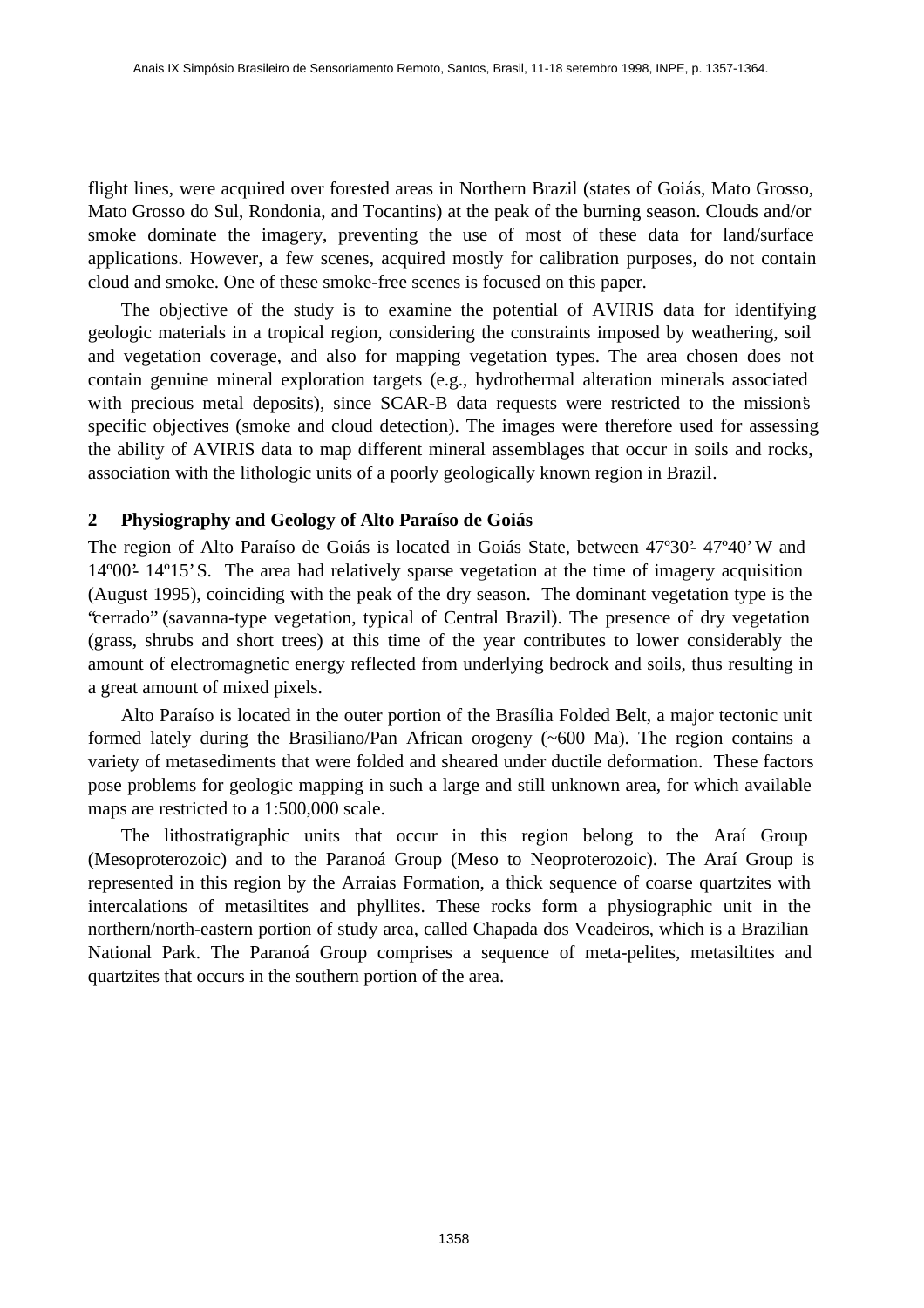#### **3 Hyperspectral Data Processing**

The strategy for image processing comprised the following steps: (i) data conversion from radiance units to reflectance; (ii) application of different classification techniques for mineral mapping that compare image spectra on a individual (pixel) basis to a spectral reference library.

AVIRIS data were provided by the Jet Propulsion Laboratory in radiance units, after being spectrally, radiometrically and geometrically calibrated using laboratory and in-flight procedures described by Chrien *et al.* (1996) and Green *et al.* (1996).

To spectrally compare these data to reference materials, conversion of the data from radiance to reflectance is required. There are different methods to perform this conversion, some that require ancillary ground reflectance data, acquired simultaneously to the flight, and others that allow the process to be done without ground data, allowing to derive "apparent" reflectance from radiance data. Since no simultaneous ground spectral measurements were made during the SCAR-B mission, a method based on the later reasoning was employed here. This method, although less accurate, provides sufficiently good precision for mineral mapping (Crósta *et al.*, 1996b, Boardman and Huntington, 1996).

Details of the procedure used to convert radiance to apparent reflectance data are described in Green *et al.* (1993). The technique relies on a radiative transfer model (MODTRAN), combined with laboratory and in-flight calibration data acquired at the beginning of the 1995 AVIRIS data acquisition season (Green, 1995).

An advanced classification technique was selected used for mineral and vegetation mapping, known as Tricorder. This technique was developed at USGS's Spectroscopy Laboratory and is not yet available in commercial packages. It's performance is remarkably better than other hyperspectral classification techniques, such as Spectral Angle Mapper (Crósta and Souza Fº, 1997).

Tricorder is a complex algorithm for analyzing imaging spectroscopy data sets, being able to identify different materials, such as minerals, water, snow, vegetation, pollution, human-made objects and others (Clark *et al.*, 1990; Clark and Swayze, 1995). This technique analyses simultaneously for multiple endmembers (selected from a digital spectral library or from field/laboratory spectra), using multiple diagnostic spectral features for each endmember .

The first step of the procedure involves the removal of the continuum from both the reference endmembers spectra and the image data (pixel by pixel). Both continuum-removed spectra are then compared using a least square fit algorithm and a linear correlation coefficient to determine the best fit. The diagnostic absorption features of all reference spectra in the library are individually fitted to each pixel spectrum from the image. The fitting does an individual fit of each spectral feature in the spectral library to the pixel spectrum undergoing analysis. The individual fits and band depths are weighted by the area between each absorption feature and its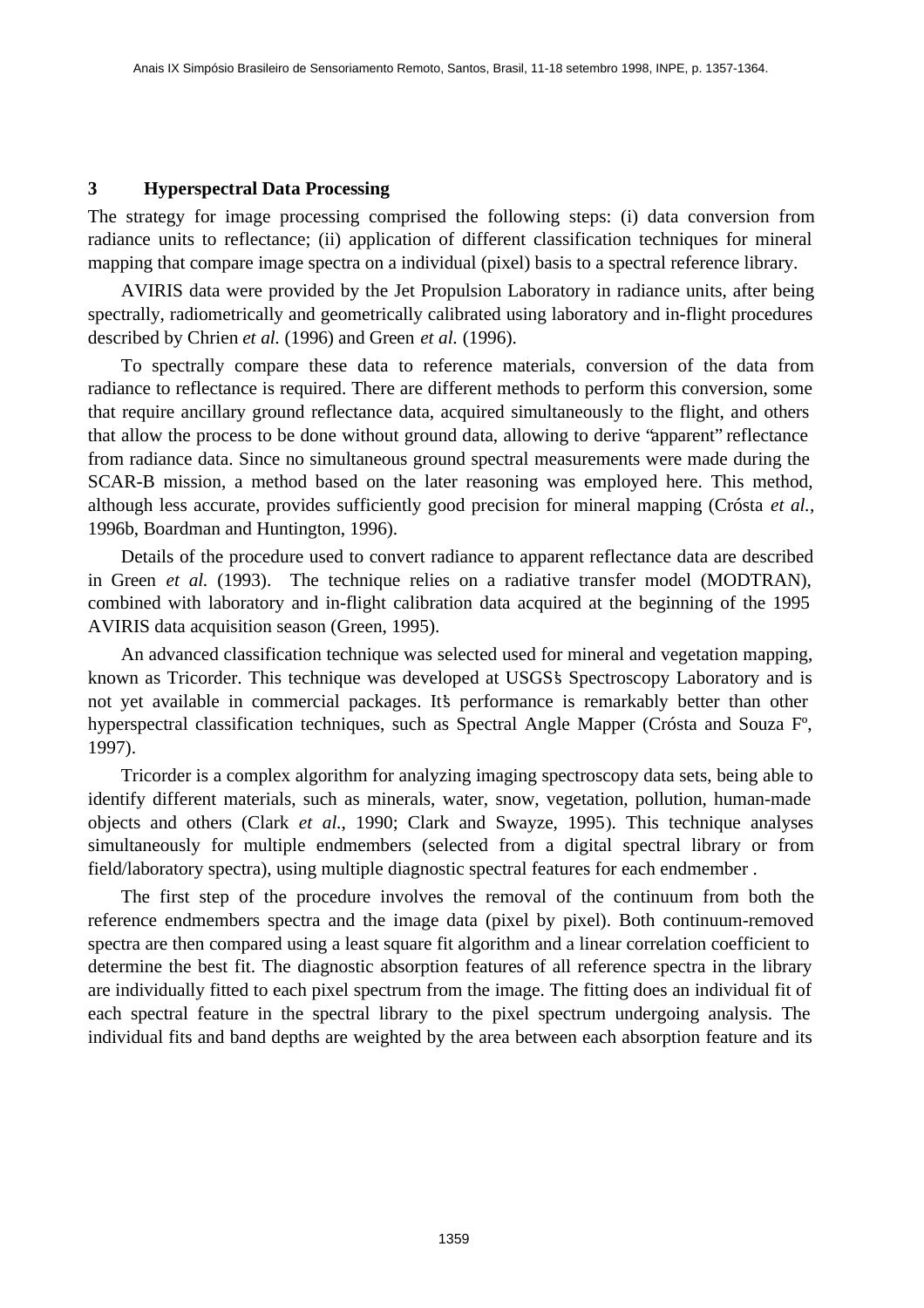continuum. The fit is the correlation coefficient to the least square routine. Multiple fits are compared and the best fit is selected. The implementation used in this work has also several constraints are also built into the algorithm, to better separate between spectrally similar materials (Clark and Swayze, 1995).

Tricorder was applied to the Alto Paraíso imagery, to map individual minerals in soils and weathered outcrops and also to assess the extent of vegetation interference in mineral mapping. Tricorder was also used for generating a vegetation map of the area. The AVIRIS scene consists of 1024 lines by 614 pixels and 224 bands, thus forming the hyperspectral data cube. Tricorder analyzes the data cube in 3 groups of bands: the 1 μm group (AVIRIS bands in the 0.400 to 1.000 μm range, which contain diagnostic spectral features for ferric and ferrous iron minerals); the 2 μm group (AVIRIS bands in the 2.000 to 2.500 μm range, which contain diagnostic spectral features for hydroxyl-bearing and carbonate minerals) and; the vegetation group (AVIRIS bands in the visible, near-infrared and short-wave infrared range, which contain diagnostic spectral features for vegetation). **[FIG. 3](#page-5-0)** Anais IX Simposio Brasileiro de Sensoriamento Remoto, Santos, Brasil, 11-18 setembro 1998, INPE, p. 1537-1364.<br> **FIG. 10** Analysis are also brasileirs such coefficient to the head stopace in this words has be seve

All reference spectra used in both algorithms were extracted from the USGS Digital Spectral Library (Clark *et al.*, 1993), including the vegetation spectra. A total of 64 minerals and 8 vegetation spectra were used for the classification

#### **4 Results**

The results of the Tricorder classification are presented in **figures 1, 2 and 3**. For better visualization, the results of the classification are shown as color themes draped over a B&W AVIRIS band.

**Figure 1** shows the 1 μm mineral group, identifying minerals such as hematite, goethite, fehydroxide, jarosite (?) and a mixture of  $Fe^{2+}$  minerals and hematite in a few locations throughout the scene, but mostly concentrated along the road that crosses the southern portion of the scene in the east-west direction.

**Figure 2** shows the 2 μm mineral group, in which less pixels were classified as minerals, mostly concentrated in only two round-shaped areas by the same road (lower center of the scene). The minerals identified were halloysite, poorly crystalline kaolinite, Na-montmorillonite and mixtures of pyrophillite+kaolinite and calcite+Ca-montmorillonite (?).

**Figure 3** shows the vegetation group, in which most of the pixels on the scene have been classified as one of the following: mixture of green+dry vegetation, green vegetation, dry vegetation and burn vegetation (2 types).

**[FIG. 1](#page-4-0)**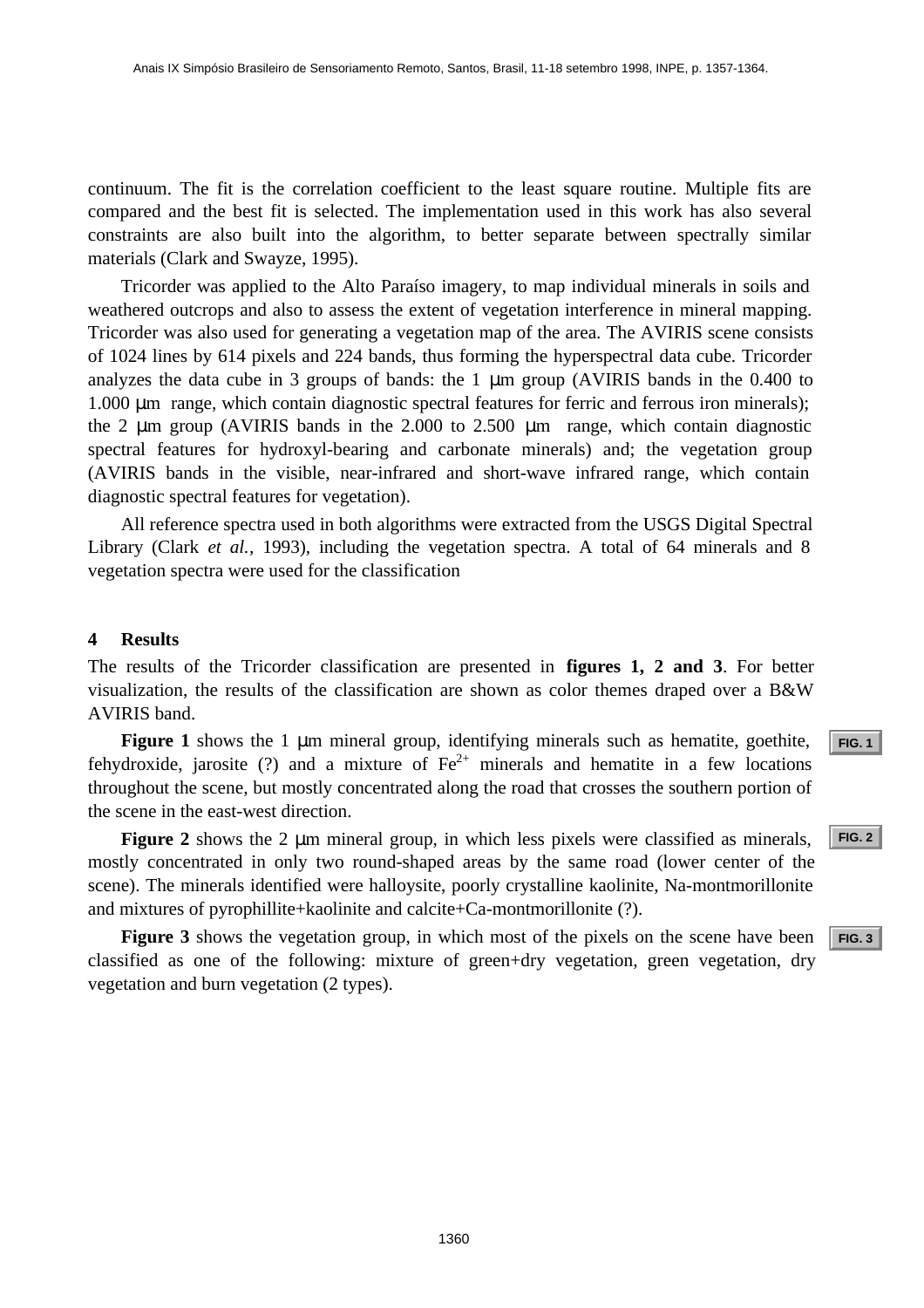<span id="page-4-0"></span>

**Figure 1 –** Tricorder classification results for the 1μm mineral group



**Figure 2 –** Tricorder classification results for the 2μm mineral group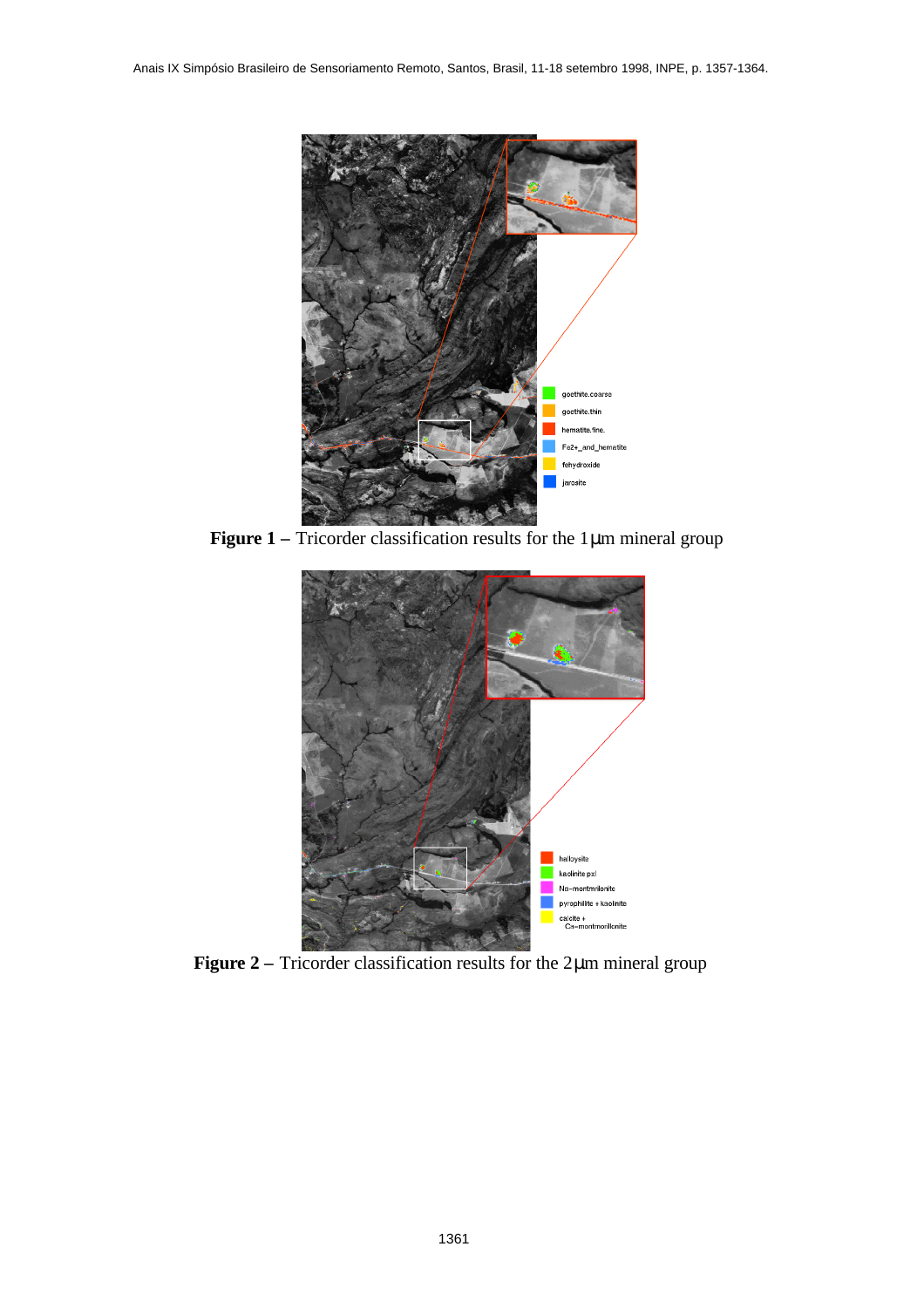<span id="page-5-0"></span>

**Figure 3** – Tricorder classification results for the vegetation group.

## **5 Discussion**

The results presented here illustrate the potential use of hyperspectral imagery for geologic/mineral mapping in areas where the superficial exposure of geologic materials is limited. Vegetation poses the main constraint on such applications. Small patches of grass of sub-pixel dimensions are capable of masking the absorption features related to genuine mineralogical variations.

Despite these limitations, we demonstrated that it is possible to map areas of occurrence of important minerals, such as hematite, goethite, montmorillonite, halloysite and kaolinite. In the Alto Paraíso de Goiás scene, these mineral assemblages are related to **(i)** primary rockforming minerals in the study area, in this case clay-rich metasediments (meta-pelites/siltites) of the Paranoá Group in the southern part of the study area, and finer-grained (clay-rich) intercalations in the Arraias Formation/Araí Group in the northern portion, and; **(ii)** to weathering processes of the bedrock, common in lateritic environments, in which the production of clay-minerals such as montmorillonite is common. Areas of occurrence of these minerals, although small (only a few pixels in some cases) were depicted and identified in the AVIRIS data cube by the Tricorder algorithm. A more detailed spectral analysis of these materials are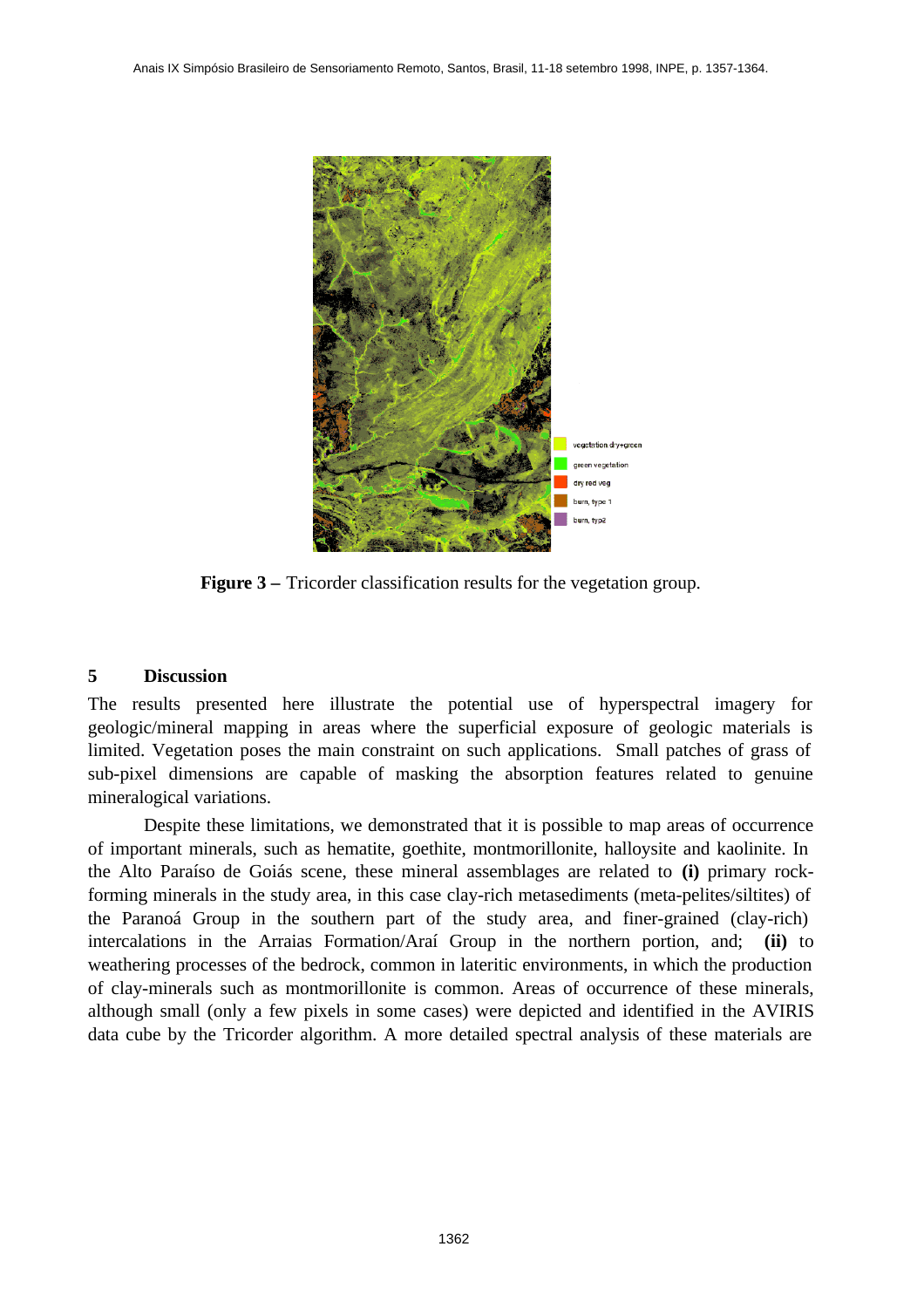being currently carried out, in order to compare the spectra from field samples collected at some of the locations classified as above mentioned minerals with those obtained in laboratory. A high-resolution laboratory reflectance spectrometer is being used for this purpose.

The Tricorder algorithm has also mapped the vegetation of the scene in a remarkable way. Most of the pixels on the scene have been classified as a mixture of dry and green vegetation, since the imagery was acquired at the peak of the dry season in this region (August). Tricorder found patches of really green vegetation along the drainage channels, which is also correct. The habit of burning the grass to renew the pastures for grazing, common in this region, produced patches of burn vegetation, which were easily identified by the algorithm, based on their unique spectral response.

### **5 Acknowledgements**

The authors would like to thank R. O. Green (Caltech-NASA/JPL), for guidance on the use of the atmospheric calibration program, and Dr. Roger Clark (USGS Spectroscopy Lab), for the use of Tricorder. This work was funded by Fundação de Amparo à Pesquisa no Estado de São Paulo (FAPESP), through grant 96/8282-8. The authors also acknowledge the support of Conselho Nacional de Desenvolvimento Científico e Tecnológico (CNPq) through research grants 320.229/84 and 301.227/94. Image processing was carried out at the Geo-Referenced Information Processing Laboratory (LAPIG), Geosciences Institute, State University of Campinas, Brazil and at the Spectroscopy Laboratory, at the United States Geological Survey, Denver, Colorado, USA.

#### **References**

Boardman, J. W.; Huntington J. F.; Mineral mapping with 1995 AVIRIS data. In: *Sixth Annual JPL Airborne Earth Science Workshop*, Pasadena, California, 1996. *Summaries* JPL Publ. 96-4, Vol. 1, p.9-11.

Clark, R.N. and Swayze, G.A., Mapping Minerals, Amorphous Materials, Environmental Materials, Vegetation, Water, Ice and Snow, and Other Materials: The USGS Tricorder Algorithm. In: Fifth Annual JPL Airborne Earth Science Workshop, January 23- 26, R.O. *Summaries* JPL Publication 95-1, p. 39-40, 1995.

Clark, R.N.; A.J. Gallagher; G.A. Swayze, Material Absorption Band Depth Mapping of Imaging Spectrometer Data Using a Complete Band Shape Least-Squares Fit with Library Reference Spectra. In: Second Airborne Visible/Infrared Imaging Spectrometer (AVIRIS) Workshop, Pasadena, California, 1990. *Proceedings,* JPL Publication 90-54, p. 176-186,.